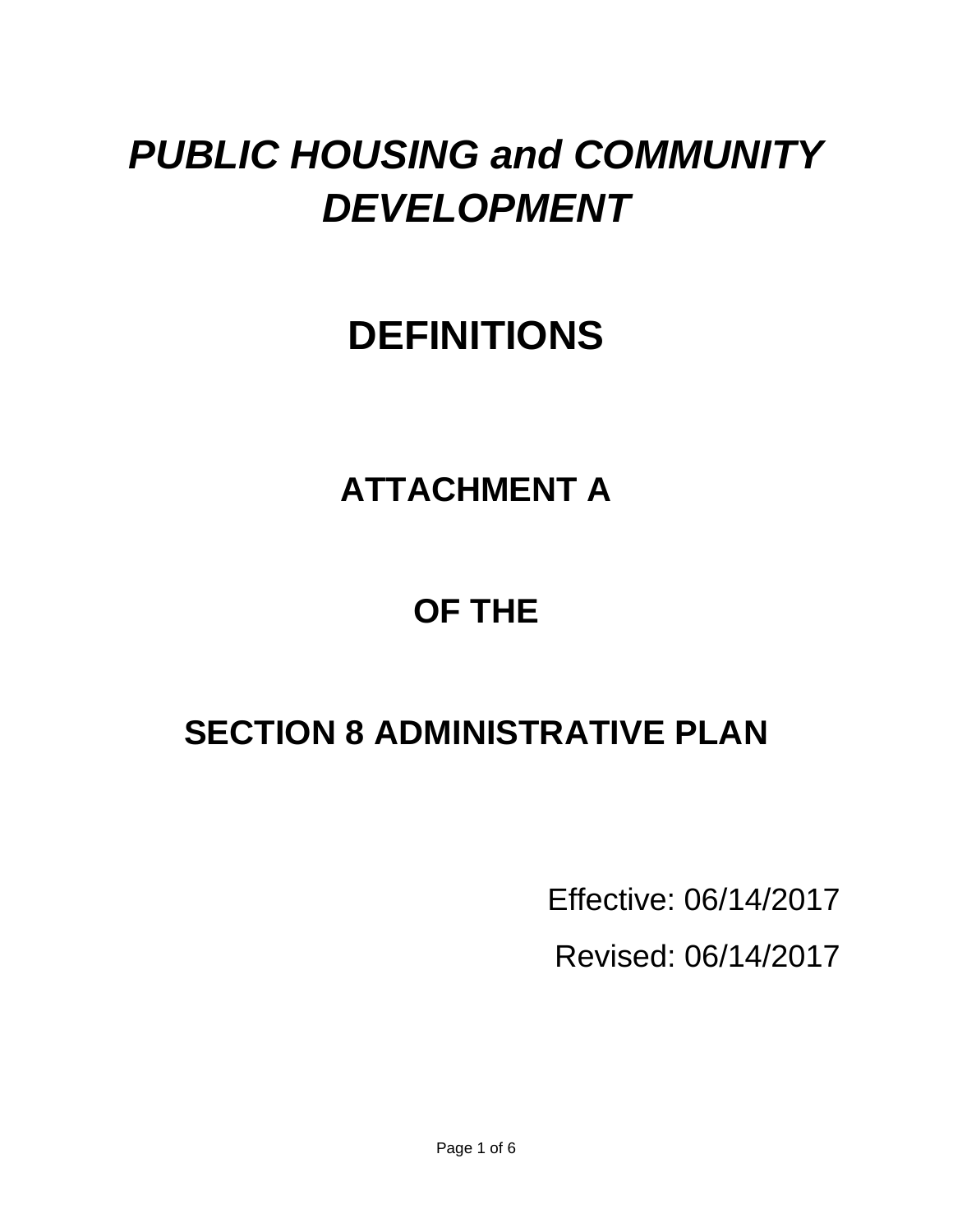# *ATTACHMENT A. DEFINITIONS*

# **Adult**

A person who is 18 years of age or older, or who has been convicted of a crime as an adult under any Federal, State or tribal law.

# **Actual and Imminent Threat (24 CFR §5.2003)**

A physical danger that is real, would occur within an immediate time frame, and could result in death or serious bodily harm. In determining whether an individual would pose an actual and imminent threat, the factors to be considered include: The duration of the risk, the nature and severity of the potential harm, the likelihood that the potential harm will occur, and the length of time before the potential harm would occur.

# **Affiliated Individual (24 CFR §5.2003)**

With respect to an individual, means a spouse, parent, brother, sister, or child of that individual, or a person to whom that individual stands in in the place of a parent or guardian (for example, the affiliated individual is a person in the care, custody, or control of that individual); or any individual, tenant, or lawful occupant in the household of that individual.

# **Bifurcate (24 CFR §5.2003)**

To divide a lease as a matter of law, subject to permissibility of such process under the requirements of the applicable HUD-covered program and State or local law, such that certain tenants or lawful occupants can be evicted or removed and the remaining tenants or lawful occupants can continue to reside in the unit under the same lease requirements or as may be revised depending upon the eligibility for continued occupancy of the remaining tenants and lawful occupants

# **Child/Minor**

A member of the family (other than the family head or spouse) who is under 18 years of age.

#### **Covered Housing Program (24 CFR §5.2003)**

The following HUD programs must afford VAWA Projections:

- Section 202 Supportive Housing for the Elderly
- Section 811 Supportive Housing for Persons with Disabilities
- Housing Opportunities for Persons With AIDS (HOPWA)
- HOME Investment Partnerships (HOME)
- Homeless programs under title IV of the McKinney-Vento Homeless Assistance Act (including the Emergency Solutions Grants, the Continuum of Care, and the Rural Housing Stability Assistance
- Multifamily rental housing under section 221(d)(3) of the National Housing Act with a belowmarket interest rate (BMIR) pursuant to section 221(d)(5)
- Multifamily rental housing under section 236 of the National Housing Act
- Public Housing
- Section 8 Housing Choice Voucher
- Section 8 Project-Based Vouchers
- Section 8 Moderate Rehabilitation Single Room Occupancy
- The Housing Trust Fund

#### **Covered Housing Provider (24 CFR §5.2003)**

The individual or entity under a covered housing program that has responsibility for the administration and/or oversight of VAWA protections and includes public housing agencies, sponsors, owners, mortgagors, managers, State and local governments or agencies thereof, nonprofit or for-profit organizations or entities.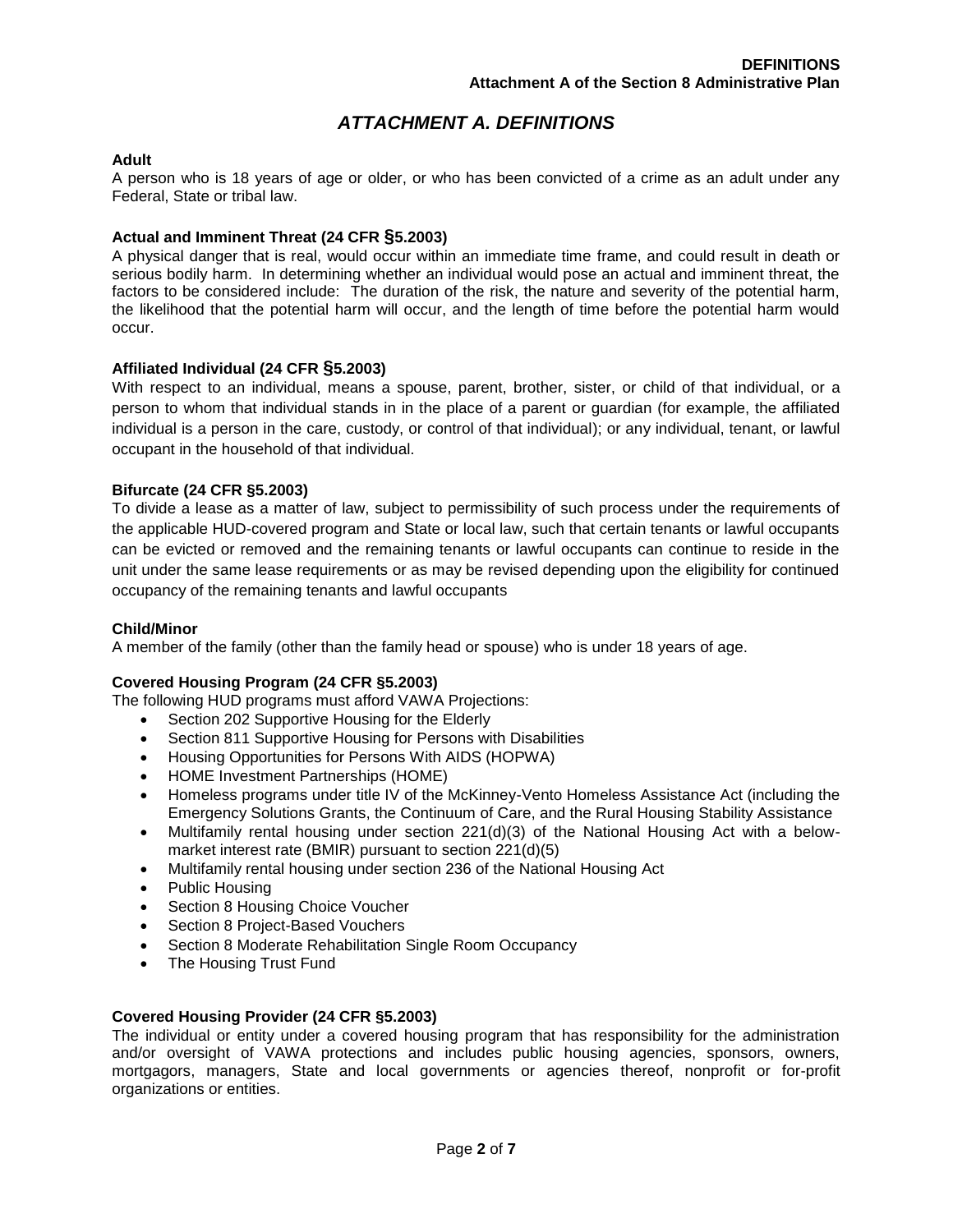# **Criminal Records**

All criminal arrest records for persons 18 years of age or older, including but not limited to, sex offender records and registration records, and any court dispositions, including but not limited to, *nolo contender, nolle prosequi*, withholds of adjudication and adjudications of guilt. The term "criminal records" does not include records unavailable to the PHCD by operation of law, including juvenile records, sealed or expunged records, exempt records under Florida's Public Records Act, or other records unavailable to the PHCD under state and federal laws. PHCD will conduct such checks on household members who are younger than 18 years if they are being tried as adults for certain criminal offenses.

# **Dating Violence (24 CFR §5.2003 and the Florida Statutes)**

The federal regulations defines "dating violence" as violence committed by a person who is or has been in a social relationship of a romantic or intimate nature with the victim; and where the existence of such a relationship shall be determined based on a consideration of the following factors:

- the length of the relationship;
- the type of relationship, and
- the frequency of interaction between the persons involved in the relationship.

The Florida statutes define "dating violence" as violence between individuals who have or have had a continuing and significant relationship of a romantic or intimate nature. The existence of such a relationship shall be determined based on the consideration of the following factors:

- A dating relationship must have existed within the past six (6) months;
- The nature of the relationship must have been characterized by the expectation of affection or sexual involvement between the parties; and
- The frequency and type of interaction between the persons involved in the relationship must have included that the persons have been involved over time and on a continuous basis during the course of the relationship.

The term does not include violence in a casual acquaintanceship or violence between individuals who only have engaged in ordinary fraternization in a business or social context.

# **Dependent**

A member of the family (excluding foster children, foster adults or live-in aides) other than the family head or spouse, who is under 18 years of age, is a person with disabilities, or is a Full-time student.

# **Desegregative Housing Offer**

An offer of a unit that is vacant, appropriate for the household size and type, and meets applicable housing quality standards in a development where not more than 65 percent of the population is the same race as the household.

#### **Disabled Family**

A family whose head, spouse, or sole member is a person with disabilities; or two (2) or more persons with disabilities living together; or one (1) or more persons with disabilities living with one or more live-in aides.

### **Disability Assistance Expenses**

Reasonable expenses that are anticipated, during the period for which Annual Income is computed, for attendant care and auxiliary apparatus for a Disabled Family member and that are necessary to enable the disabled member to be employed, provided that the expenses are neither paid to a member of the family nor reimbursed by an outside source.

#### **Discriminatory Effect**

A practice has discriminatory effect where it actually or predictably results in a disparate impact on a group of persons or creates, increases, reinforces, or perpetuates segregated housing patterns because of race, national or ethnic origin, color, sex, religion, age, disability, familial status, marital status, status as a victim of domestic violence, dating violence, sexual assault or stalking, ancestry, actual or perceived sexual orientation, gender identity or gender expression, pregnancy or source of income.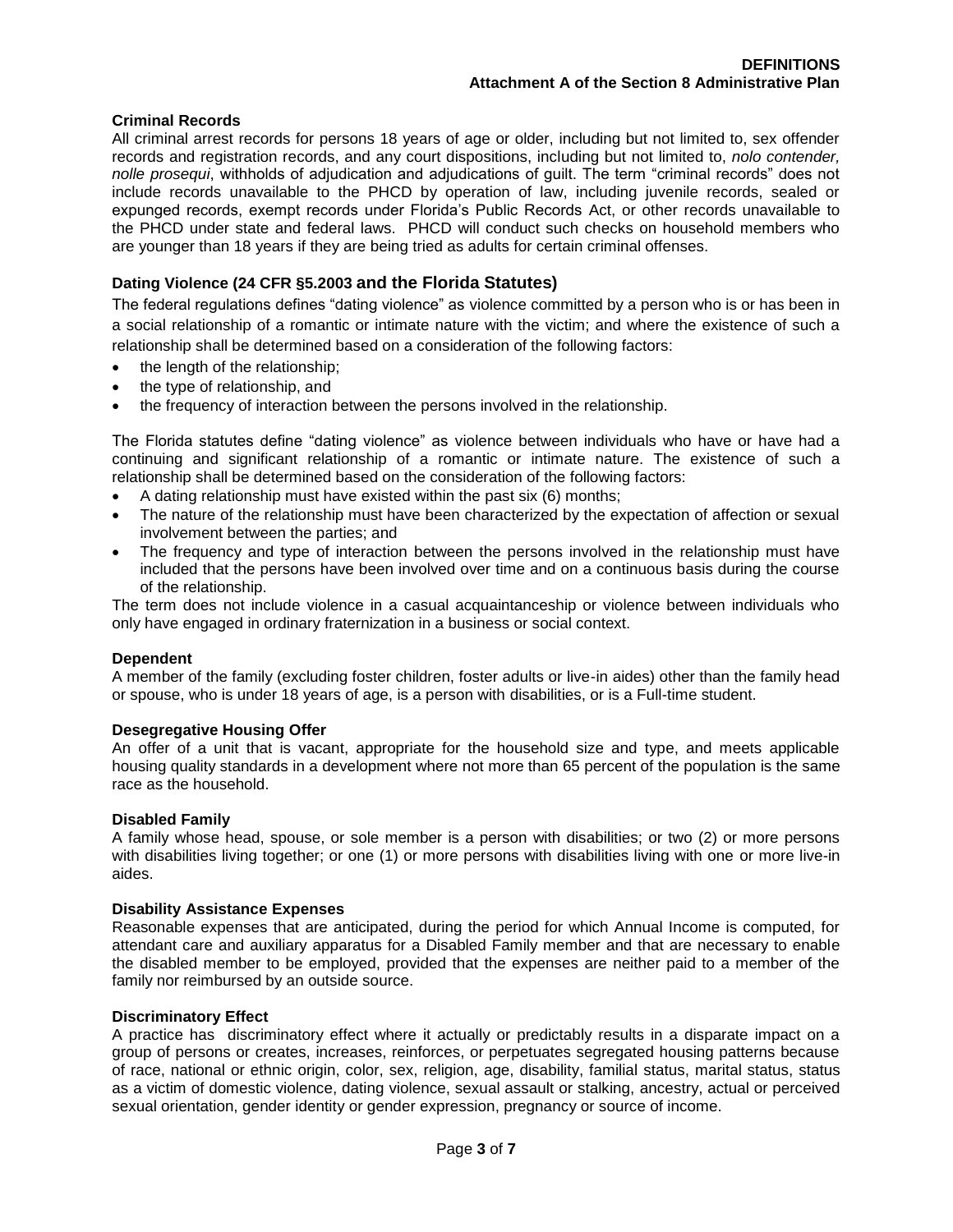# **Displaced Family (24 CFR §5.403)**

Includes persons who can document that they have been displaced by a natural disaster declared by the President of the United States, displaced through no fault of their own, by governmental action, or displaced by domestic violence.

# **Domestic Violence (24 CFR §5.2003 and the Florida Statutes)**

The federal regulations defines "domestic violence" to include felony or misdemeanor crimes of violence committed by a current or former spouse or intimate partner of the victim, by a person with whom the victim share a child in common, by a person who is cohabitating with or has cohabited with the victim as a spouse, by a person similarly situated to a spouse or intimate partner of the victim under the domestic or family violence laws of the jurisdiction receiving grant monies, or by any other person against an adult or youth victim who is protected from that person's acts under the domestic or family violence laws of the jurisdiction. The term "spouse or intimate partner of the victim" includes a person who is or has been in a social relationship of a romantic or intimate nature with the victim, as determined by the length of the relationship, the type of the relationship, and the frequency of interaction between the persons involved in the relationship.

The Florida Statute defines "domestic violence" as the "actual or threatened physical violence directed against one or more members of the applicant's family by a spouse or other members of the applicant's household." The law further defines "domestic violence" as any assault, aggravated assault, battery, aggravated battery, sexual assault, sexual battery, stalking, aggravated stalking, kidnapping, false imprisonment, or any criminal offense resulting in physical injury or death of one family or household member by another who is or was residing in the same single dwelling unit.

Additionally, domestic violence includes violence against a domestic partner.

# **Drug-related Criminal Activity**

Illegal manufacture, sale, distribution or use of a drug, or possession of a drug, with the intent to manufacture, sell, distribute or use the drug pursuant to Florida State law.

#### **Elderly Family**

A family whose head, spouse, or sole member is a person who is at least 62 years of age; or two or more persons who are at least 62 years of age living together; or one or more persons who are at least 62 years of age living with one (1) or more live-in aides.

### **Elderly Person**

A person 62 years of age or older.

#### **Family**

Family includes, but is not limited to, the following, regardless of actual or perceived sexual orientation, gender identity, or marital status:

- A single person who may be an elderly person, displaced person, disabled person, nearly elderly person, or an single person; or
- A group of persons residing together and such group includes, but is not limited to:
	- o A family with or without children (the temporary absence of a child from the home due to placement in foster care shall not be considered in determining family composition and family size);
	- o An elderly family;
	- o A near-elderly family;
	- o A disabled family;
	- o A displaced family;
	- o The remaining member of a tenant family; or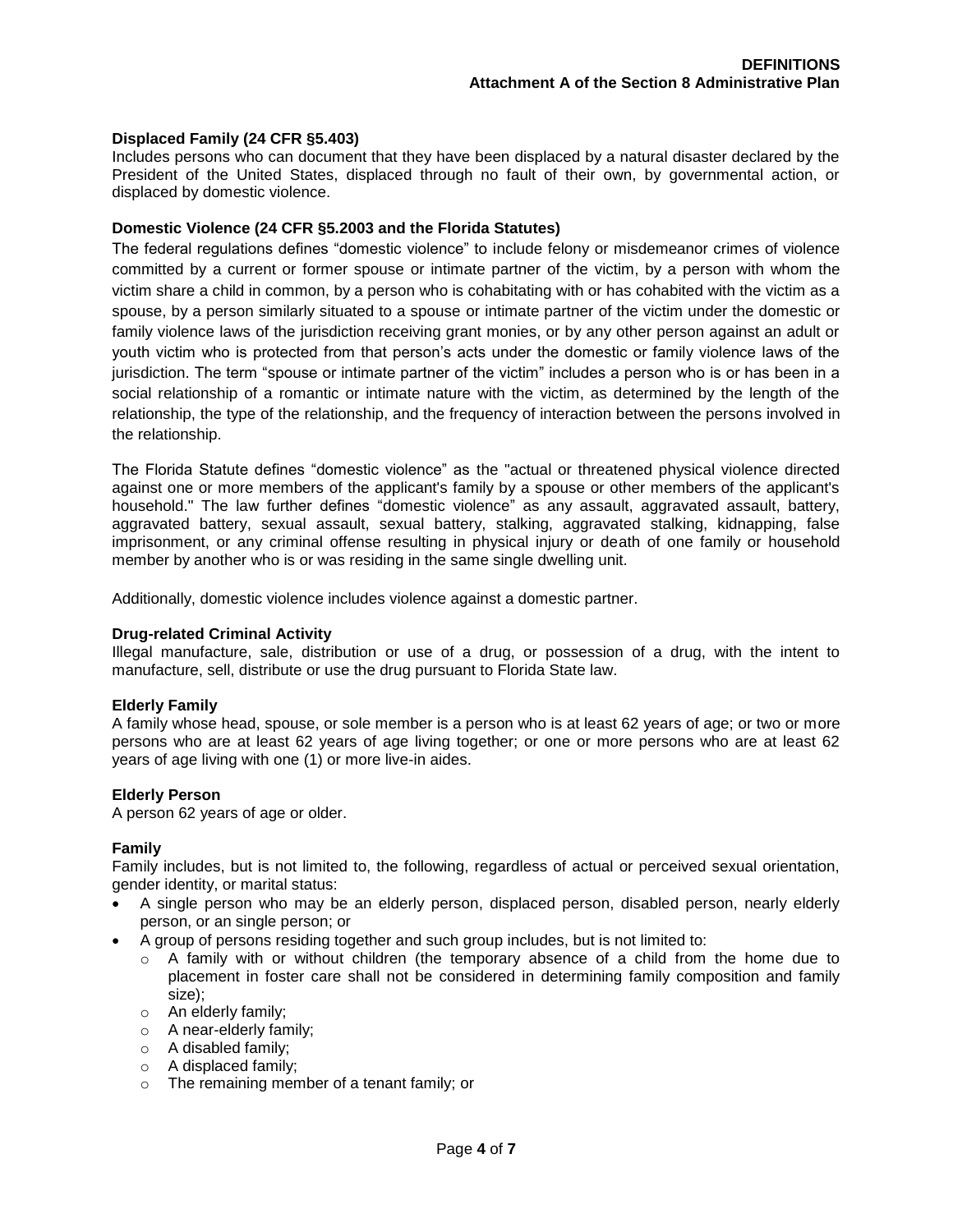$\circ$  A single person or a group of persons who reside together and are related by blood or marriage, or who exhibit a stable familial relationship. PHCD will accept documentation proving that adult, domestic partners have a stable relationship (e.g., they have lived together for at least one (1) year).

# **Family Income**

Family Income means the annual income derived from all sources of the family members expected to reside in the dwelling unit and upon which rent is to be based.

# **Fraud**

Deceit or trickery deliberately practiced to gain some advantage dishonestly. Fraud is an intentional deception and is not committed accidentally.

# **Full-Time Student**

A person registered for and carrying a subject load that is considered full-time for day students under the standards and practices of the educational institution attended. An educational institution includes a vocational school with a diploma or certificate program, as well as an institution offering a college degree.

# **Good Cause**

With respect to refusal of a housing offer, 'good cause' shall mean that an applicant or participant who are offered a unit can demonstrate through objective evidence that a move into the unit offered would result in a hardship related to the ability of the applicant, participant or a family member to retain his or her employment or retain particular day care or medical services uniquely suited to the affected individual's needs. In addition, a hardship may relate to the person's inability to conveniently use the facility because of his or her disability and a lack of the necessary accessibility features.

# **Head of Household**

The family member who is 18 years or older and held responsible and accountable for the family, normally considered to be the official tenant of record on the lease.

# **Income Limits**

Income limits are those published by USHUD that determine a family's eligibility for the Housing Choice Voucher and Moderate Rehabilitation Programs.

# **Live-in Aide**

A person 18 years of age or older who resides with one (1) or more elderly persons, or near elderly persons, or persons with disabilities who:

• Is determined to be essential to the care and well-being of the persons;

- Is not obligated for the financial support of the persons; and
- Would not be living in the unit except to provide the necessary supportive services.

The live-in aide's income is not counted when determining family income.

# **Lower Income Family**

A family whose Annual Income does not exceed eighty percent (80%) of the median family Income for the area, as determined by USHUD with adjustments for smaller and larger families.

# **Near-Elderly Family**

A family whose head of household, spouse or sole member is a person who is at least 50 years of age but below the age of 62; or two or more persons, who are at least 50 years of age but below the age of 62, living with one or more live-in aides.

# **Offer**

The term 'offer' is used in the context of project-based assistance and means an offer of a unit that is vacant, appropriate for the household in size and type and meets applicable housing quality standards.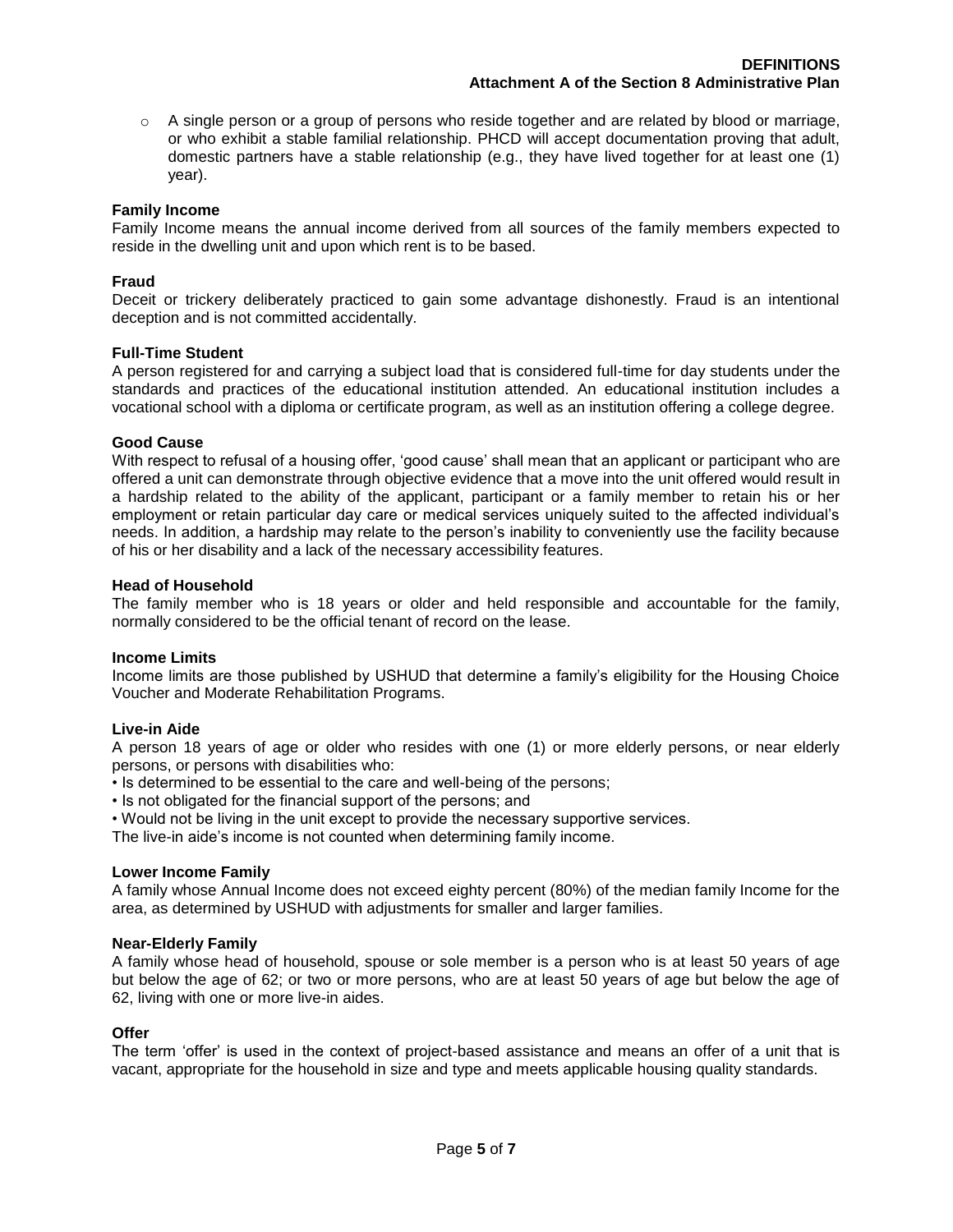# **Non-Violent Criminal Activity**

Any criminal activity that is not a Violent Criminal Activity or a Drug-related Criminal Activity, as defined herewith, but that is such that it may threaten the health, safety or right to peaceful enjoyment of the premises by other residents. Non-violent criminal activities include but are not limited to fraud, bribery, vandalism, burglary, larceny, robbery, etc.

#### **Persons with Disabilities**

Under federal discrimination law, an individual is disabled if he/she has a physical or mental impairment that substantially limits one or more major life activities; has a record of such impairment; or is regarded as having such impairment. This definition does not include any individual who is a drug addict and is currently using illegal drugs, or an alcoholic, who poses a direct threat to the health, safety and right to peaceful enjoyment of the premises by other residents.

#### **Reasonable Accommodation**

A reasonable accommodation is a change, modification, alteration or adaptation in a policy, procedure, practice, program facility or unit that provides a person with a disability the opportunity to participate in, or benefit from, a program (housing or non-housing), service or activity.

# **Reexamination/Recertification Date**

The date on which the annual re-examination of eligibility for continued occupancy is due and which may or may not result in a rent change.

# **Single Person**

A person living alone and who does not qualify as an elderly family, disabled family, displaced person, or as the remaining member of a tenant family.

# **Sexual Assault**

Any nonconsensual sexual act proscribed by Federal, tribal, or State law, including when the victim lacks capacity to consent.

#### **Stalking (24 CFR §5.2003 and the Florida Statutes)**

The federal regulations defines "stalking" to following, pursuing, or repeatedly committing acts with the intent to kill, injure, harass, or intimidate; or to place under surveillance with the intent to kill, injure, harass, or intimidate another person; and in the course of, or as a result of, such following, pursuit, surveillance, or repeatedly committed acts, to place a person in reasonable fear of the death of, or serious bodily injury to or to cause substantial emotional harm to (i) that person; (ii) a member of the immediate family of that person; or (iii) the spouse or intimate partner of that person.

The Florida Statute defines "stalking" as the willful malicious, and repeated following, harassing, or cyber stalking of another person, and/or the making of a credible threat with the intent to place that person in reasonable fear of death or bodily injury of the person, or the person's child, sibling, spouse, parent, or dependent.

# **Tenant Error**

Occurs when the tenant by action or by inaction breaches a lease, regulation or other program requirement because of a misunderstanding of rules. Tenant errors are considered unintentional program violations, as compared to fraud (see definition).

#### **Uniform Federal Accessibility Standards**

A dwelling unit that is designed, constructed, altered or adapted to comply with Uniform Federal Accessibility Standards (UFAS) and is located in accessible route.

#### **Units with Accessible Features**

A unit that has been altered in a manner that has some accessible features that assist persons with disabilities.